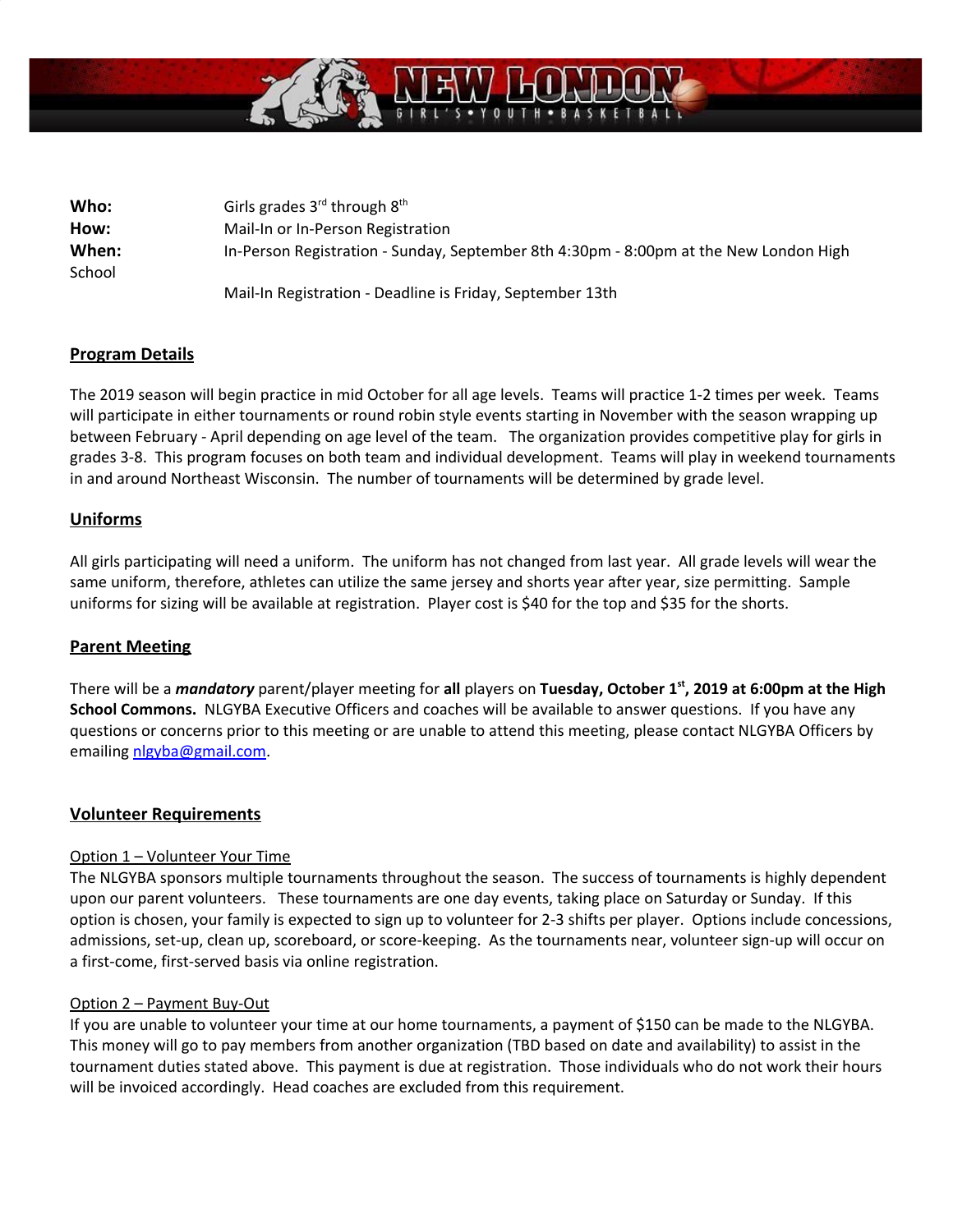

| <b>Player Name:</b>                                                           |                                                                                                                                                                                                                                              |           |                                                             |           |                        |              |    |            |                                                                                                                                                                                                                                     |  |  |
|-------------------------------------------------------------------------------|----------------------------------------------------------------------------------------------------------------------------------------------------------------------------------------------------------------------------------------------|-----------|-------------------------------------------------------------|-----------|------------------------|--------------|----|------------|-------------------------------------------------------------------------------------------------------------------------------------------------------------------------------------------------------------------------------------|--|--|
| Grade:                                                                        |                                                                                                                                                                                                                                              |           |                                                             |           |                        |              |    |            |                                                                                                                                                                                                                                     |  |  |
| <b>Parent/Guardian Name:</b>                                                  |                                                                                                                                                                                                                                              |           |                                                             |           |                        |              |    |            | Phone: ________________________                                                                                                                                                                                                     |  |  |
| <b>Parent/Guardian Name:</b>                                                  |                                                                                                                                                                                                                                              |           |                                                             |           | Phone:                 |              |    |            |                                                                                                                                                                                                                                     |  |  |
|                                                                               |                                                                                                                                                                                                                                              |           |                                                             |           |                        |              |    |            |                                                                                                                                                                                                                                     |  |  |
| <b>Address:</b>                                                               |                                                                                                                                                                                                                                              |           |                                                             |           |                        |              |    |            |                                                                                                                                                                                                                                     |  |  |
| <b>Emergency Contact:</b>                                                     | <u> 1989 - Johann John Stone, market fan de ferskearre fan de ferskearre fan de ferskearre fan de ferskearre fan </u><br><u> 1980 - Johann Barn, mars eta bainar eta baina eta baina eta baina eta baina eta baina eta baina eta baina e</u> |           |                                                             |           |                        |              |    |            | <b>Phone:</b> The contract of the contract of the contract of the contract of the contract of the contract of the contract of the contract of the contract of the contract of the contract of the contract of the contract of the c |  |  |
| <b>Jersey Number</b><br>(cannot use #s 6, 7, 8, 9)                            |                                                                                                                                                                                                                                              |           |                                                             |           | Secondary Choice _____ |              |    |            |                                                                                                                                                                                                                                     |  |  |
| Jersey Size: (Circle)                                                         |                                                                                                                                                                                                                                              | YS        | YM                                                          | YL        |                        | AS AM AL AXL |    |            |                                                                                                                                                                                                                                     |  |  |
| <b>Shorts Size: (Circle)</b>                                                  |                                                                                                                                                                                                                                              | YS        | YM                                                          | <b>YL</b> | <b>AS</b>              | AM           | AL | <b>AXL</b> |                                                                                                                                                                                                                                     |  |  |
| <b>Warm-Up Shirt Size: (Circle)</b>                                           |                                                                                                                                                                                                                                              | <b>YS</b> | YM                                                          | YL        |                        | YXL AS       | AM |            | AL AXL                                                                                                                                                                                                                              |  |  |
| <b>Registration:</b><br>Jersey:<br>Shorts:<br><b>Volunteer Buyout Option:</b> |                                                                                                                                                                                                                                              |           | ס\$ ⊡<br>$\Box$ \$40<br>$\Box$ \$35<br>$\Box$ \$150 Buy-Out |           |                        |              |    |            |                                                                                                                                                                                                                                     |  |  |
| Total:                                                                        |                                                                                                                                                                                                                                              |           |                                                             |           |                        |              |    | Check #    |                                                                                                                                                                                                                                     |  |  |
| Coaching:                                                                     |                                                                                                                                                                                                                                              |           |                                                             |           |                        |              |    |            | $\Box$ Yes, please contact me about coaching opportunities                                                                                                                                                                          |  |  |

**Mail form and fee to:**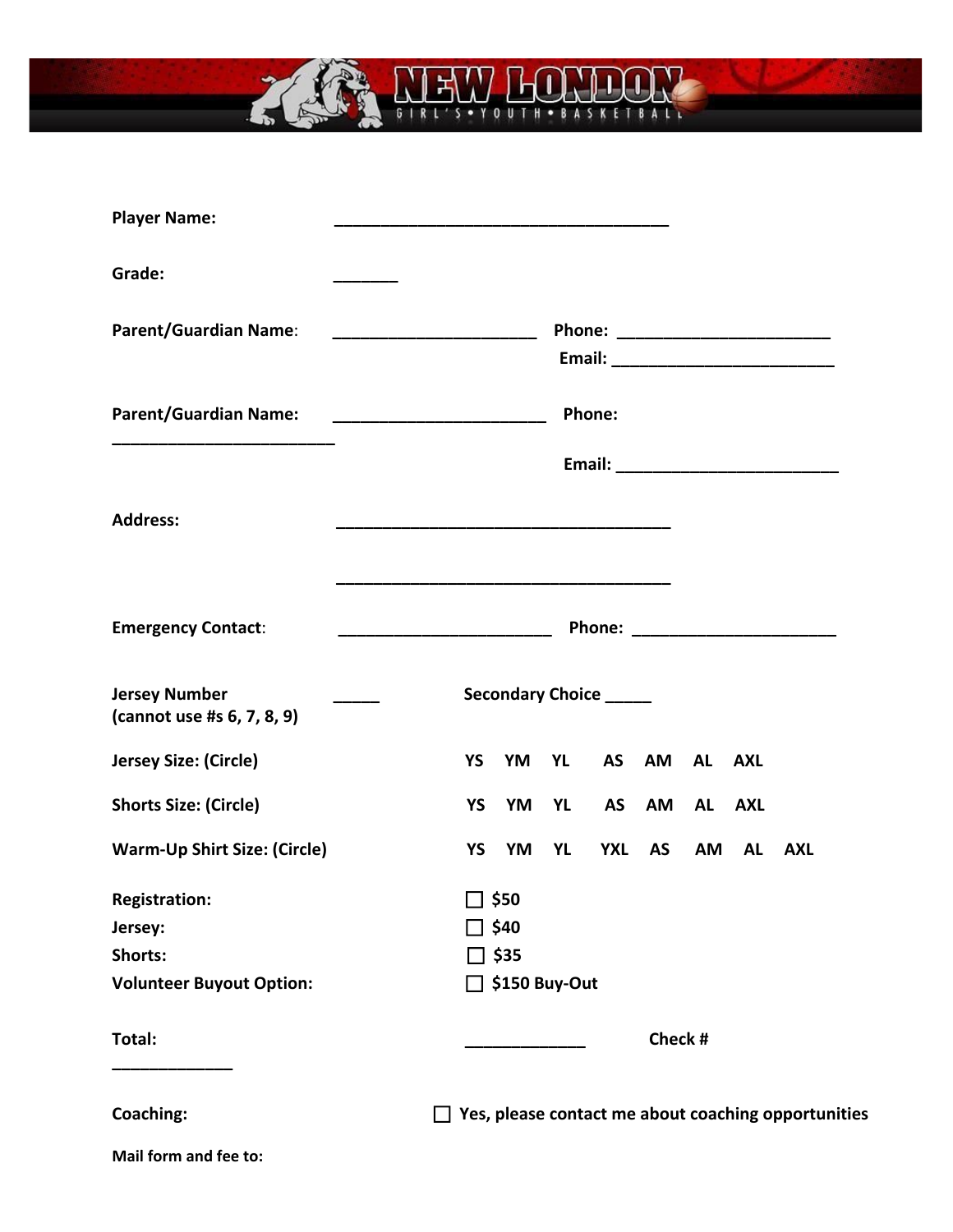

NLGYBA PO Box 145 New London, WI. 54961

# **Liability Form to be signed and returned to coach before first practice:**

**Player Name: \_\_\_\_\_\_\_\_\_\_\_\_\_\_\_\_\_\_\_\_\_\_\_\_\_\_\_\_\_\_\_\_\_\_\_\_**

**Grade: \_\_\_\_\_\_\_**

### **LIABILITY INFORMATION**

You should be aware that basketball involves an element of risk or danger for all participants and may cause serious injury, death or property loss. The New London Girls Youth Basketball Association does not provide nor cover medical or hospital insurance for participants in our program. All persons participating in NLGYBA activities must provide their own insurance and assume risk for all injuries.

As the parent/guardian for the name above, I hereby give consent for her to receive medical treatment and also agree to indemnify and hold harmless the New London Girls Youth Basketball Association, its employees and agents from any and all losses, claims, costs, expenses and/or judgments rising in any manner from the participant in any New London Girls Youth Basketball Association event. I accept full financial responsibility for liability and cost of treatment for any injury/illness.

In case of an accident/illness, *list* any conditions/medications which medical personnel must know in order to render emergency treatment:

| I have read and understand the liability information above:                                                                                     |                          |  |  |  |  |
|-------------------------------------------------------------------------------------------------------------------------------------------------|--------------------------|--|--|--|--|
|                                                                                                                                                 |                          |  |  |  |  |
|                                                                                                                                                 | Date _________________   |  |  |  |  |
| I have read and understand the NLGYBA Code of Conduct and Concussion Fact Sheet for<br>Athletes and Parents (www.newlondongirlsbasketball.com): |                          |  |  |  |  |
|                                                                                                                                                 | Date ___________________ |  |  |  |  |
|                                                                                                                                                 | Date                     |  |  |  |  |